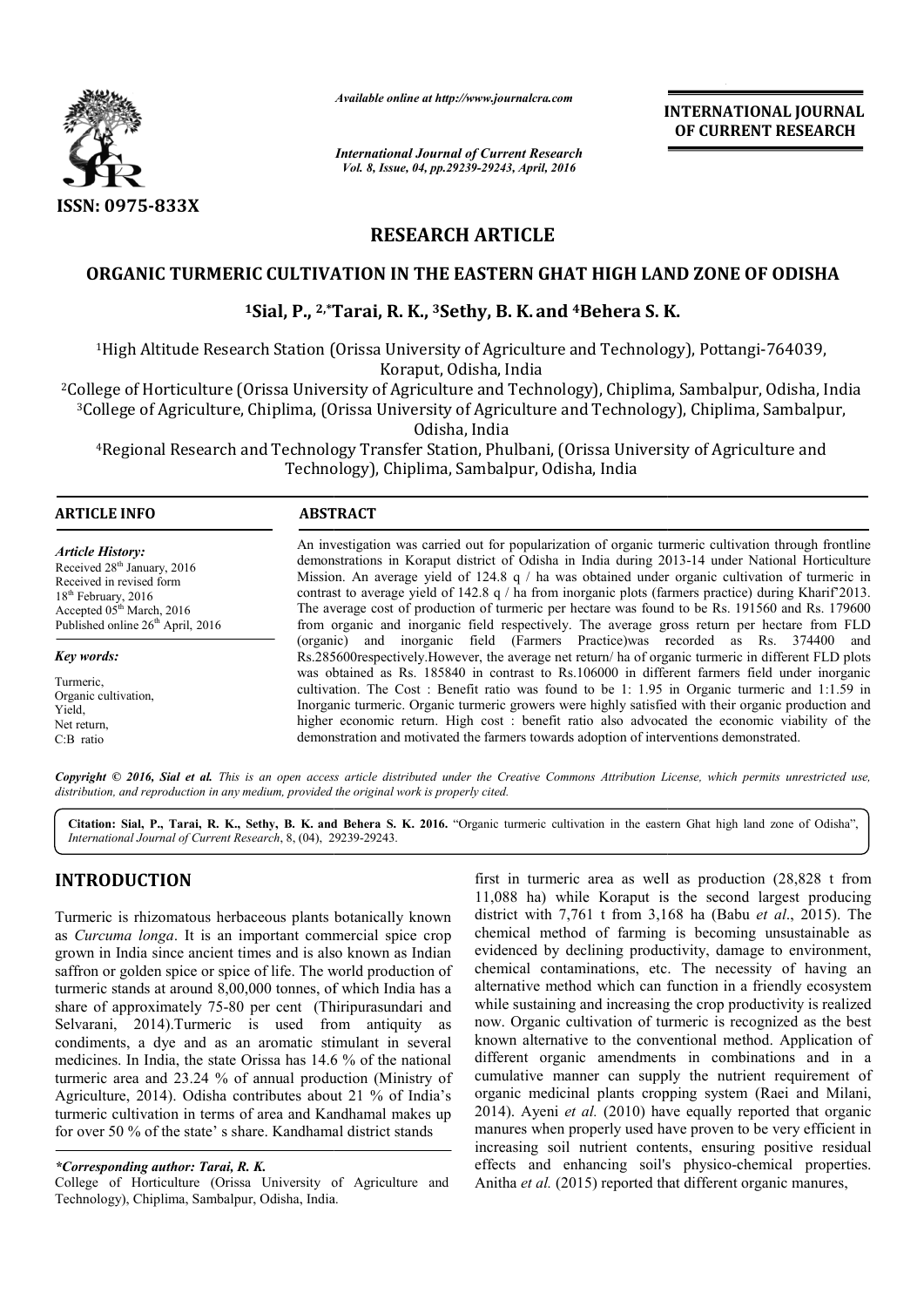inorganic fertilizers and bio-fertilizers in INM combinations significantly influenced the grain yield in fenugreek. Organic farming has attracted increasing attention for environmental protection, improved quality and better market demands (Yadav *et al*., 2004). Technology transfer is paramount to spread new ideas from originating sources to the users (Prasad *et al*., 1987). There is considerable latent interest among farmers in conversion to organic cultivation. However, some farmers are reluctant to convert because of the perceived high costs and risks involved in organic farming. However very little information exists on the costs and returns of organic turmeric cultivation.Considering the above mentioned facts in view, an attempt has been made to popularize organic cultivation of turmeric in this zone with an objective of combating low economic return and obtaining quality produce of the farmers through front line demonstrations.

## **MATERIALS AND METHODS**

The investigation was carried out in Koraput district of Odisha in India as the organic cultivation of vegetable and spices is practiced largely in the district. The turmeric crop was selected for the study as large number of farmers practise the organic cultivation of turmeric. The rainfall in the current year was recorded as 1518.2 mm and during the cropping season it was recorded as 1410.8 mm. There was no dry spell observed during the investigation period.The present study was conducted during 2013-14 in the Eastern Ghat High Land zone of Koraput district of Odisha in India under National Horticulture Mission for popularisation of organic turmeric cultivation through frontline demonstrations. Frontline demonstration is a most suitable method for assessing the performance of improved technology with the existing technology, as it directly involves the scientists in conducting the demonstrations at the farmers' field which enables them to have first hand information related to technology. Also, skill trainings and exposure field visits were organized for skill up gradation of farmers in organic cultivation of Turmeric. After preliminary survey, five randomly selected farmers were selected with adopted method of organic turmeric cultivation. A total 05 frontline demonstrations were conducted at 05 farmer's fields. The selection of farmers was made in consultation with the local Assistant Agriculture Officers of Semiliguda area of Koraput district in Odisha and scientists of KrishiVigyan Kendra, Koraput, Semiliguda, Odisha, India.

Survey, farmers meeting and field visit were made during cropping season and they were educated about advantage of organic method of turmeric cultivation considering less market price due to poor quality produce. The area considered under each demonstration was 0.5 ha. Procedure for site and farmers selection, layout of demonstration and farmers participation etc. were followed as per the methodology followed by Choudhury (1999). Visits of the farmers and extension functionaries were organized at demonstration plots to show profitability of organic cultivation of turmeric.The variety Roma was supplied to the farmers. The different organic inputs were supplied to FLD farmers to popularise the technology. Before planting turmeric, weeding was done manually and left on the soil as a mulch. Preparation of land starts with the receipt of early summer showers. Land is ploughed 2 to 3 times

to get the fine soil. Beds of 1m width, 15cm high and of convenient length are prepared with the channel of 40-50 cm width in between beds. Farmers make drainage channels around the field. A seed rate of 20 q / ha was used for planting. The seed rhizome with pieces of 20 to 22 g having 2 to 3 eye buds were used for planting. The seeds were treated with *Trichodermaviridae* and *Psuedomonasfluorescens* for 30 minutes and shade dried for 3 to 5 hours as a safeguard against diseases and to induce early sprouting.Seed treatment was done by putting rhizomes in prepared slurry containing 3Kg cow dung, 1kg *Trichodermaviridae* and 1kg *Pseudomonas fluorescence*, 250g jaggery and 250g gram powder in 10 litre of water for 30m and dried in shade. The treated seed rhizomes were planted in the bed with the spacing of 25 cm X 30 cm. Neem cake was applied at the time of transplanting by mixing with FYM and Vermicompost. After 15-20 days of germination hoeing and weeding was done. Application of 10 Kg *Trichodermaviridae*, 10Kg *Pseudomonas fluorescence*, 10 kg *Azotobacter*, 10 kg PSB, 10 kg *Potash bacter*, 10 kg Bio NPK, 10 kg Bio Zinc with FYM was done for better growth followed by mulching with green leaves and straw @ 5t per ha. The same dose was applied at 45 days and 90 days after germination. The foliar spray of Bio NPK  $(a)$  5ml per litre was done thrice at 15 days interval. Mulching of the turmeric beds with green leaves was done to enhance germination of seed rhizomes and to prevent washing off soil due to heavy rain. Fields were irrigated at fortnightly interval in October and November followed by weeding was twice to keep the field free from weeds, once at 45 days of sowing and the next after 45 days of the first weeding. Neem oilwas sprayed  $(a)$  3 ml/l at 10-12 days interval after transplanting to control incidence of termites and shoot borer. Mixed spraying of *Trichodermaviridae* and *Pseudomonas fluorescens* was done three times at 20 days interval starting from 30 days after sowing. Data on yield / ha, cost of production (Rs /ha), gross return (Rs/ ha), net return (Rs /ha) and C : B ratio were taken in both organic and inorganic method of turmeric cultivation and were presented in the tables. The B: C ratio was calculated by using the formula Gross returns / Cost of cultivation.

## **RESULTS AND DISCUSSION**

The Front line demonstrations were conducted on organic cultivation of turmeric with assistance under National Horticulture Mission at different farmers field in Koraput district of Odisha in India during 2013-14 (Table 1). The selection of farmers were made in consultation with the local Assistant Agriculture Officers of Semiliguda and Scientists of KrishiVigyan Kendra, Koraput, Semiliguda in Odisha of India. The turmeric variety Roma was supplied to the farmers. The different organic inputs were supplied to FLD farmers to popularize the technology.

**Table 1. Area allotment under front line demonstrations on organic turmeric cultivation during 2013-14**

| S.No. | Farmer   | FLD Area (ha) | Variety |
|-------|----------|---------------|---------|
|       | Farmer 1 | 0.5           | Roma    |
|       | Farmer 2 | 0.5           | Roma    |
| 3     | Farmer 3 | 0.5           | Roma    |
|       | Farmer 4 | 0.5           | Roma    |
|       | Farmer 5 |               | Roma    |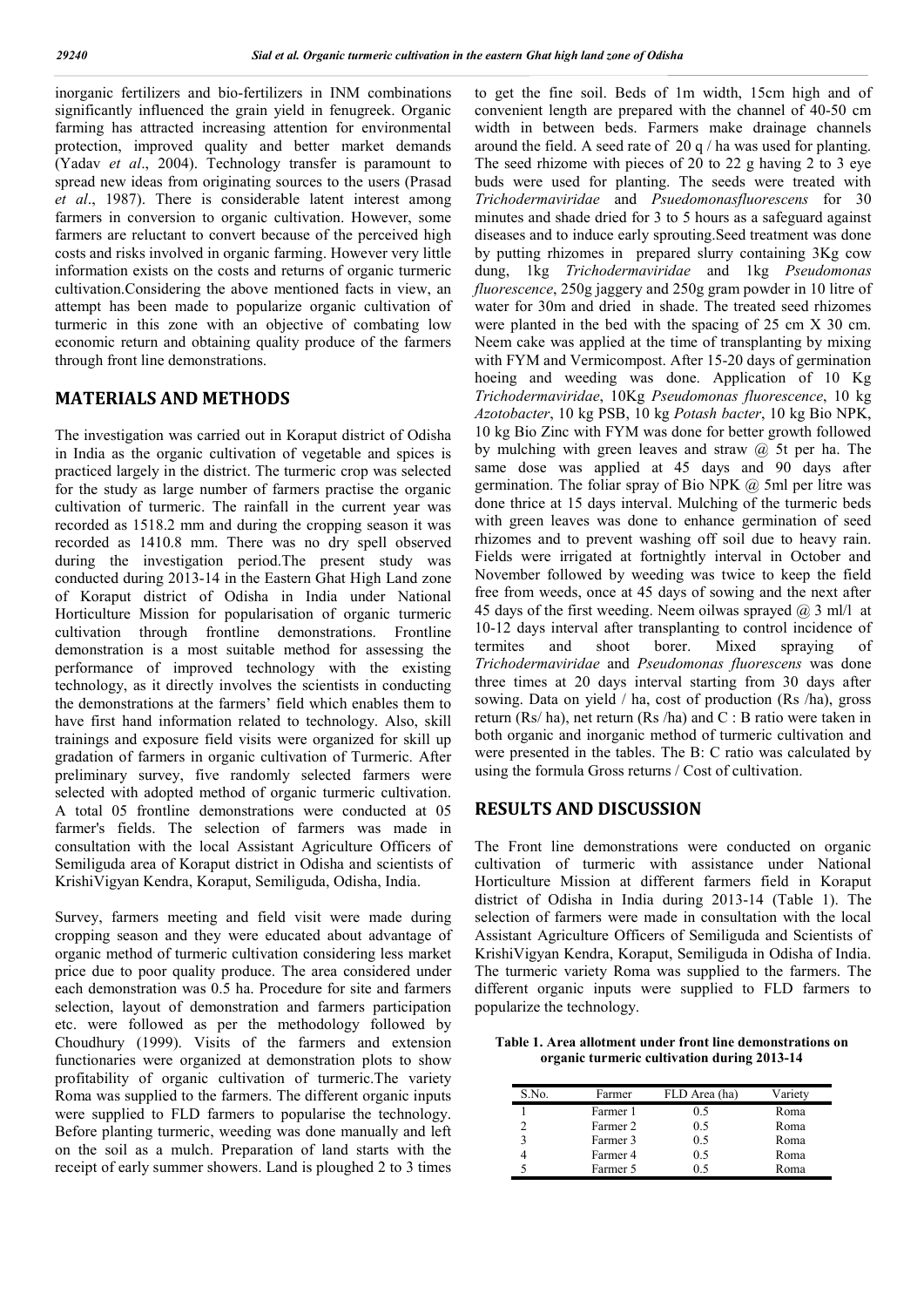| S.No. | Farmer   | Area (ha) |     |      | Plot Yield of fresh rhizome (q) from 0.5 ha area | Plot Yield of fresh rhizome (q) from 1 ha area |      |  |
|-------|----------|-----------|-----|------|--------------------------------------------------|------------------------------------------------|------|--|
|       |          | FLD       | FP  |      | FP                                               | FLD                                            |      |  |
|       | Farmer 1 | 0.5       | 0.5 | 65   | 77                                               | 130                                            | 144  |  |
|       | Farmer 1 | 0.5       | 0.5 | 63   | 74                                               | 126                                            | 148  |  |
|       | Farmer 1 | 0.5       | 0.5 | 62   |                                                  | 124                                            | 146  |  |
|       | Farmer 1 | 0.5       | 0.5 | 60   | 70                                               | 120                                            | 140  |  |
|       | Farmer 1 | 0.5       | 0.5 | 62   | 68                                               | 124                                            | 136  |  |
|       | Average  | 0.5       | 0.5 | 62.4 | 71.4                                             | 124.8                                          | 42.8 |  |

**Table 2. Yield performance of organic turmeric in comparison to inorganic turmeric**

**Table 3. Cost: Benefit analysis from organic turmeric in comparison to inorganic turmeric cultivation (from 0.5 ha area)**

| S.No. | Farmer   | Total cost of production (Rs.) |        | Gross return (Rs.) |          | Net return $(Rs)$ . |        | $C:B$ ratio |      |
|-------|----------|--------------------------------|--------|--------------------|----------|---------------------|--------|-------------|------|
|       |          | FLD                            | FP     | FLD                | FP       | <b>FLD</b>          | FP     | <b>FLD</b>  | FP   |
|       | Farmer 1 | .00.000                        | 98.000 | 1.95.000           | .44.000  | 95,000              | 46,000 | 1.95        | 1.47 |
|       | Farmer 1 | 98,000                         | 86,000 | 1.89.000           | .48.000  | 91,000              | 62,000 | 1.93        | 1.72 |
|       | Farmer 1 | 95,000                         | 89,000 | 1.86.000           | .46.000  | 91,000              | 57,000 | 1.96        | 1.64 |
|       | Farmer 1 | 92400                          | 86000  | 1.80.000           | 0.40,000 | 87,600              | 54,000 | 1.95        | 1.63 |
|       | Farmer 1 | 93500                          | 90000  | 1.86.000           | .36.000  | 92.500              | 46.000 | 1.99        | 1.51 |
|       | Average  | 95780                          | 89800  | 187200             | 142800   | 91420               | 53000  | 1.95        | 1.59 |

*FLD- Front Line Demonstration (Inorganic turmeric cultivation),*

*FP- Farmers Practice (Inorganic turmeric cultivation)*

*Selling Price of organic turmeric (TL Seed) = Rs. 3000/- /q & Inorganic turmeric (TL seed) = Rs.2000/- /q*

#### **Yield**

It was revealed from the recorded data depicted in the Table-2, that rhizome yield of organic turmeric in FLD plots was lower than the inorganic turmeric rhizome yield in farmers practice . The fresh turmeric rhizome yield per FLD plots (Organic) from 0.5 ha varied from 60 to 65 q where as it varied from 68 to 74 qin Farmers Practice (inorganic plots). The average fresh turmeric rhizome yield in organic plots was 62.4 q in comparison with average yield of 71.4 q of inorganic plots in farmers practice from 0.5 ha area during Kharif'2013. Similarly, the average fresh turmeric rhizome yield in organic plots was 124.8 q ha<sup>-1</sup> in comparison with average yields  $142.8$ q ha-1 of inorganic plots in farmers practice during Kharif'2013. Similar observations were also recorded by Amarnath and Sridhar (2012) under Tamil Nadu condition. Higher yield and quality under traditional methods of cultivation has been recorded in turmeric (Swain *et al*., 2007). Similarly, Sahoo *et al.* (2015) obtained a yield of 17.3 t ha<sup>-1</sup> from variety cv*.* Roma under West Central Table Land Zone of Odisha. Singh *et al.* (2013) also reported that addition of organic manures like FYM, compost, vermicompost etc. played a vital role in the sustenance of soil fertility and crop production.

The data clearly revealed that the net returns from the demonstration plots were substantially higher than control plots. Barua and Tripathy (2015) obtained an average net return of Rs 305302 in demonstrated plots in comparison to Rs.127071 in control plot under Meghalaya condition. It has been reported by (Ayub *et al*., 2015), that organic manure gave significant higher rhizome yield of between 114.3 and 250.6% relative to the control and highest yield of  $11.42t$  ha<sup>-1</sup> was obtained from plots treated with 30 t ha<sup>-1</sup> cow dung and 10 t ha<sup>-1</sup> <sup>1</sup> poultry litter. Similarly, the average fresh turmeric rhizome yield in organic plots was  $70.4$  q  $ha^{-1}$  in comparison with average yields  $76.0$  q ha<sup>-1</sup> of inorganic plots in farmers practice during Kharif'2013. Shah and Zala (2006) obtained average yield of turmeric in Gujarat as 133 q/ha under Gujarat

condition. However, Babu*et al*. (2015) obtained an average yield of 12-15 tons from 1 hectare area. But according to Singh and Dhillon (2015) yield of turmeric on an average worked out to be 1467 kg/ha. Farmers believed that application of neem cake  $\omega$  2 t /ha as basal dose helps reduce the incidence of soft rot of turmeric and thereby increased the yield. Neerja and Korla (2010) studied effect of organic manure and inorganic fertilizer on yield and quality of turmeric and recorded highest yield of 11.59 t / ha with biofertilizer Azospirillum alone in comparision to inorganic fertilizers and the quality attributes significantly increased by all the organic fertilizer treatments under Solan condition.

#### **Cost of Production**

From the data depicted in the Table 3 & Figure 1, it was obvious that from 0.5 ha area, the cost of production of turmeric ranged from Rs. 92400 to Rs.100000 in different farmers filed under organic plots. Similarly it varied from Rs. 86000 to Rs.98000 in different farmers' field under inorganic plots (Farmers practice). The average cost of production of turmeric was found to be Rs. 95780 and Rs. 89800 from organic and inorganic field respectively. Similarly, from the data presented in the Table 4, it was found that the cost of production ha-1 varied from Rs.184800 to Rs. 200000 from organic turmeric cultivation and from the inorganic turmeric cultivation, it varied from Rs. 172000 to Rs. 196000. The average cost of production of turmeric was found to be Rs. 191560 and Rs. 179600 from organic and inorganic field respectively (Table 4). According to Karthik and Amarnath (2014) the cost of cultivation of turmeric per hectare was found to be Rs. 119873 under Tamil Nadu condition.

#### **Gross Return**

From the data depicted in the Table 3, it was prominent that from 0.5 ha area, the gross return varied from Rs. 186000 to Rs. 195000 in different farmers filed under organic plots. Similarly it varied from Rs. 136000 to Rs. 148000  $ha^{-1}$  in different farmers field under inorganic plots (Farmers practice).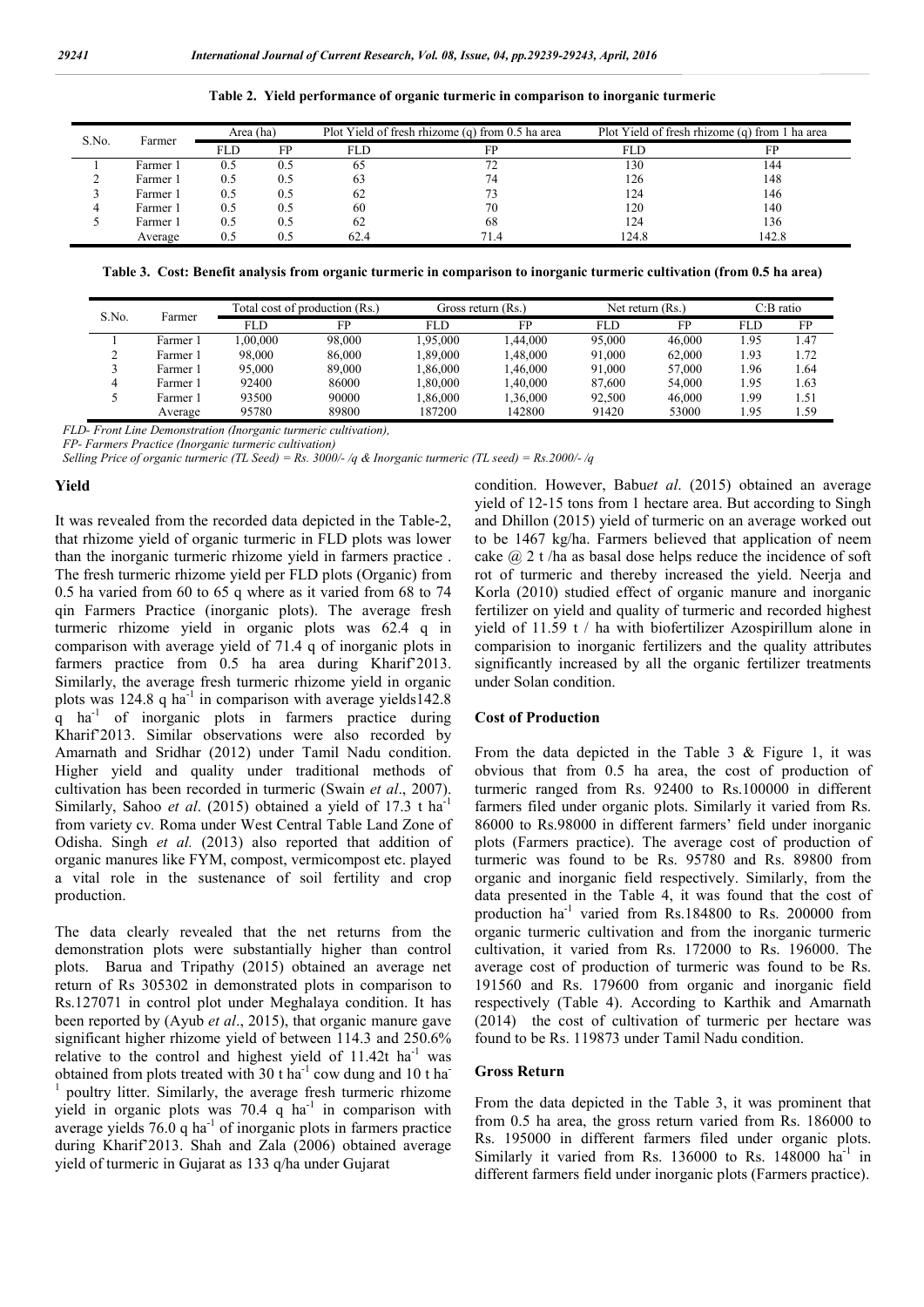| S.No. |          |          | Total cost of production (Rs.) |        | Gross return (Rs.) |        | Net return $(Rs)$ . |      | $C:B$ ratio |  |
|-------|----------|----------|--------------------------------|--------|--------------------|--------|---------------------|------|-------------|--|
|       | Farmer   | FLD      | ЕD                             | FLD    | FP                 | FLD    | FP                  | FLD  | FD          |  |
|       | Farmer 1 | 2.00.000 | 196000                         | 390000 | 288000             | 90000  | 92000               | . 95 | .47         |  |
|       | Farmer 1 | 196000   | 172000                         | 378000 | 296000             | 182000 | 124000              | 1.93 | . 72        |  |
|       | Farmer 1 | 190000   | 178000                         | 372000 | 292000             | 182000 | 14000               | l.96 | .64         |  |
|       | Farmer 1 | 184800   | 172000                         | 360000 | 280000             | 75200  | 108000              | 1.95 | .63         |  |
|       | Farmer 1 | 187000   | 180000                         | 372000 | 272000             | 185000 | 92000               | . 99 | 1.51        |  |
|       | Average  | 191560   | 179600                         | 374400 | 285600             | 185840 | 106000              | 1.95 | . 59        |  |

**Table 4. Cost: Benefit analysis from organic turmeric in comparison to inorganic turmeric cultivation (from 1 ha area)**

*FLD- Front Line Demonstration (Inorganic turmeric cultivation),*

*FP- Farmers Practice (Inorganic turmeric cultivation)*

*Selling Price of organic turmeric (TL Seed) = Rs. 3000/- /q & Inorganic turmeric (TL seed) = Rs.2000/- /q*

The average gross return was found to be Rs. 187200 and Rs. 142800 from organic and inorganic field respectively. Similarly, from the data presented in the Table 4, it was obvious that the gross return  $ha^{-1}$  varied from Rs. 360000 to Rs.390000 from organic turmeric cultivation and from the inorganic turmeric cultivation, it varied from Rs. 272000 to Rs.296000. The average gross return per hectare from FLD plot (organic) and inorganic field was recorded as Rs. 374400 and Rs. 285600 respectively (Table 4).On the other hand, Sahoo *et al.* (2015) obtained a gross return of Rs.3, 16,920/- from turmeric cv.*.*Roma with scientific cultivation from the West Central Table Land zone of Odisha. However, under Tamil Nadu condition, Karthik and Amarnath (2014) obtained the gross income per hectare as Rs.247754.

#### **Net Return**

It was noticed that the net return from different farmers' field ranged from Rs.87600 to Rs.95000 from FLD farmers' field (organic method) and from Rs.46000 to Rs.62000 from FLD farmers' field (inorganic method) from 0.5 ha area. The corresponding average net return of Rs 91420 and Rs.53000 was obtained from recommended practice and farmers practice respectively (Table 3). Similarly, from Table 4, it was clear that the net return varied from Rs.175200 to Rs. 19000 from FLD farmers' field and from Rs. 92000 to Rs. 124000 from inorganic farmers' field (Farmers practice) from 1 ha area. The average net return ha -1 of organic turmeric in different FLD plots was obtained as Rs. 185840 in contrast to Rs.106000 in different farmers' field under inorganic cultivation (Figure3). The organic farming recorded higher net return than that of the Farmers Practice. Amarnath and Sridhar (2012) also reported that even though the productivity of organic turmeric was less as compared to conventional turmeric but net income was higher for organic farmers than conventional farmers by 45.36 per cent under Tamil Nadu condition. Karthik and Amarnath (2014) obtained the gross income per hectare as Rs.247754 with net income as Rs. 127881 per ha.

#### **Cost : Benefit ratio (C:B ratio)**

The return structure in turmeric clearly indicated that the average gross returns per ha were higher on organic fields compared to that of inorganic fields. The C : B ratio from different farmers filed ranged from 1: 1.93 to 1: 1.99 from the front line demonstrated farmers field (organic turmeric) and from 1 : 1.47 to 1 : 1.72 from inorganic turmeric fields. The average C: B ratio was recorded as 1: 1.95 and 1:1.59 from

organic and inorganic turmeric cultivation respectively.(Table 4 and Figure 4). High benefit: cost ratio also advocated the economic viability of the demonstration and motivated the farmers towards adoption of interventions demonstrated. Favourable Cost: Benefit ratio proved the economic viability of the intervention made under demonstration and convinced the farmers on the utility of intervention. Similar findings were reported by Sharma (2003) in moth bean, Gurumukhi and Mishra (2003) in sorghum and Kumar *et al.* (2012) in ginger. The organic turmeric has been found quite successful in the study area and has offered several benefits as compared to those by conventional farming. However, Singh (2011) obtained a cost: benefit ratio (1:5.27) in organic turmeric than control under Muzzafarpur (Bihar) region of India. The yields have been observed to be relatively high in inorganic turmeric but are compensated by the price premium fetched by the organic turmeric cultivation. The organic cultivation increases farmers' income, thereby enhancing their economic well-being and livelihood security. Thus, organic turmeric is important in achieving the goal of sustainable agriculture. It has been suggested that organic farming should receive prime attention to realize its full potential in increasing profitability and providing the much sought after sustainability of agriculture. The consumption of inorganic fertilizers (53.20 kg/ha) and pesticides (143g /ha) is very low in Odisha as compared to national average (121.60 kg/ha and 500 g/ha, respectively) (Rai *et al,* 2011). Therefore, the scope of production of turmeric organically in Odisha is high. Farmers were interested in taking up organic turmeric cultivation on commercial scale due to higher demand in local as well as in International markets. The results of front line demonstration convincingly proved that the net return of turmeric could be increased by organic method of its cultivation. Favourable Cost: Benefit ratio is selfexplanatory of economic viability of the demonstration and motivated the farmers towards adoption of interventions demonstrated. The net returns per hectare received from organic farming were relatively higher than conventional farming of sample farmers. Hence the line department officials should take appropriate steps to encourage organic cultivation by conducting vigorous campaigns to increase the awareness of traditional turmeric farmers. The extension infrastructure of agriculture department has to arrange for training programmes to popularize organic inputs and also give technical guidance to organic farmers.

#### **Conflict of interest**

The authors declare that they have no conflict of interest.